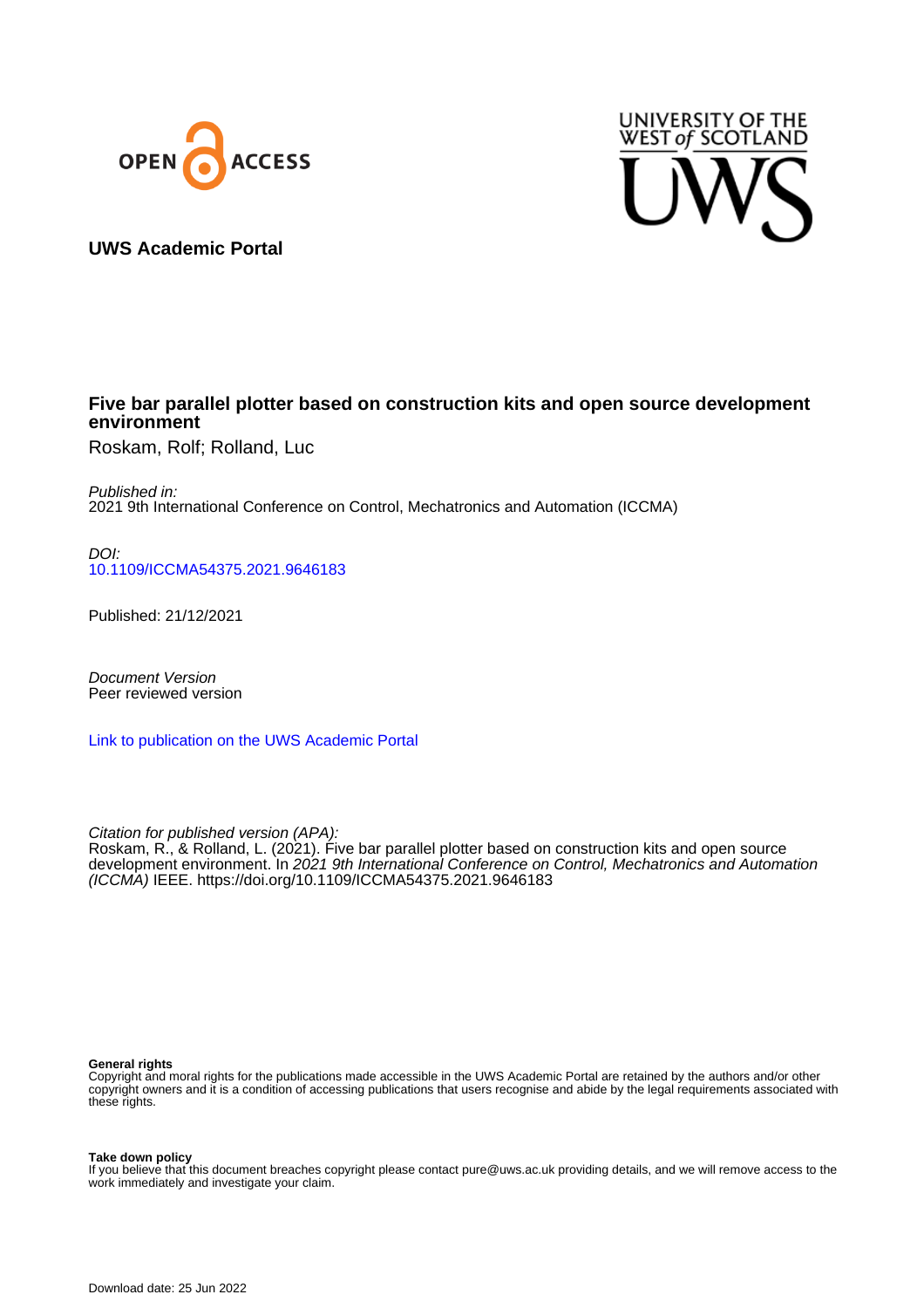Roskam, R., & Rolland, L. (2021). Five bar parallel plotter based on construction kits and open source development environment. In 2021 9th International Conference on Control, Mechatronics and Automation (ICCMA) IEEE. https://doi.org/10.1109/ICCMA54375.2021.9646183

"© © 2021 IEEE. Personal use of this material is permitted. Permission from IEEE must be obtained for all other uses, in any current or future media, including reprinting/republishing this material for advertising or promotional purposes, creating new collective works, for resale or redistribution to servers or lists, or reuse of any copyrighted component of this work in other works."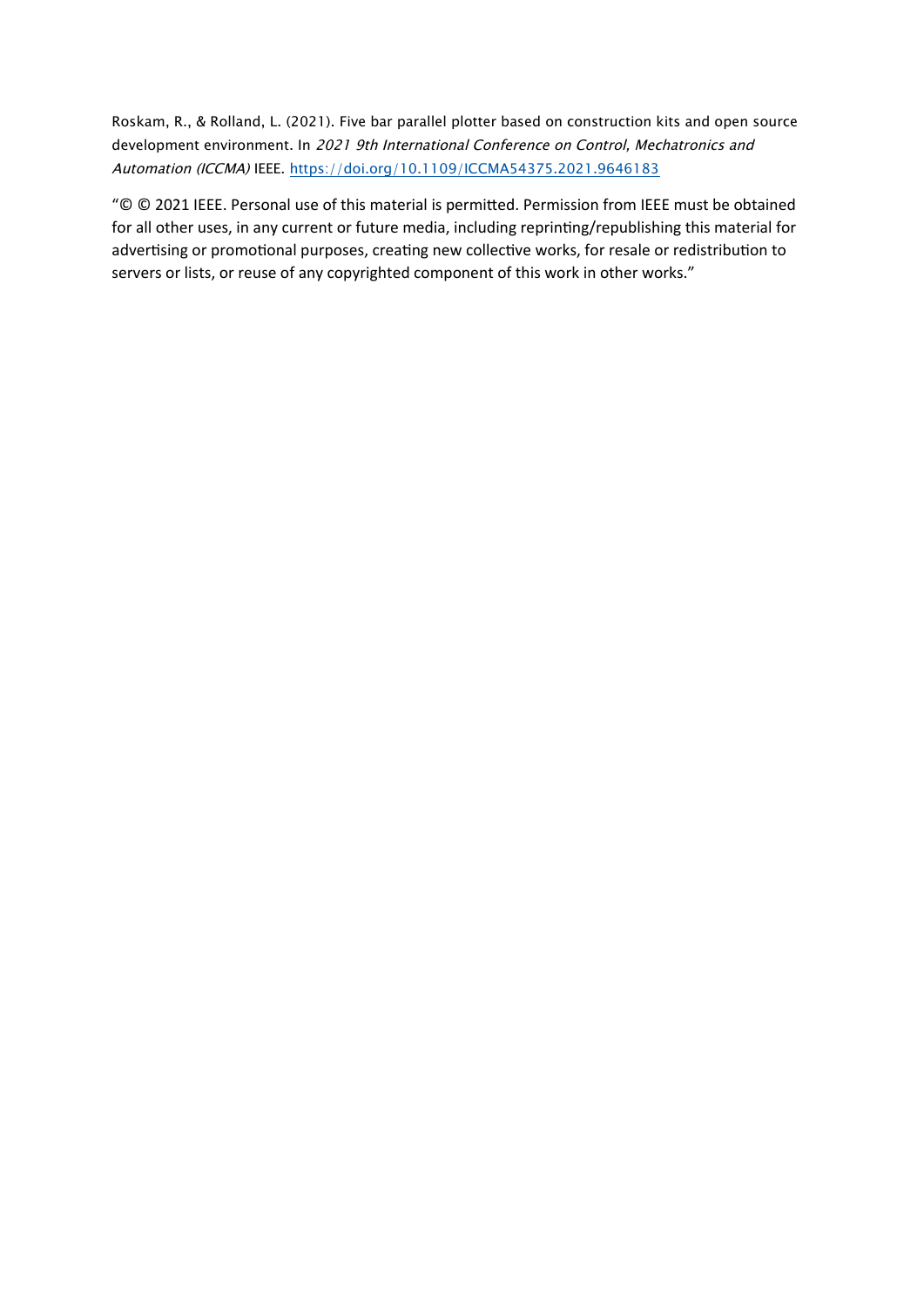# Five Bar Parallel Plotter based on Construction Kits and Open Source Development Environment

Rolf Roskam Mechatronics Institute Ostfalia University of Applied Sciences Wolfenbüttel, Germany r.roskam@ostfalia.de

*Abstract***—Five bar parallel kinematics are widely used for robots in industry, research and education. In this paper a five bar parallel plotter (FiBaPlot) is presented. With a plotting feature a simple accuracy check can be carried out. Hence the FiBaPlot is suitable for teaching and research issue. In this paper the development of a low cost FiBaPlot is described. The mechanical design is based only on construction kits. The plotter is controlled by a dual core ARM microcontroller. The electronic interface as well as the open source in the system (OSiS) with an integrated development environment (IDE) is presented. OSiS is based on the open source program Scilab/XCOS and is able to generate automatic code for rapid control prototyping. Finally, the use of FiBaPlot in a student project is presented.** 

#### *Keywords—five bar parallel kinematics, rapid control prototype, plotting*

#### I. INTRODUCTION

Parallel kinematics are widely used for robots due to their high stiffness and good accuracy. A simple representation of parallel kinematics is given by a five bar parallel planar robot. This robot was considered in different research works to optimise the design [1], [4], [5], [8] and the control [2], [3], [6], [7]. In general, these works are related to robots for handling tasks. But also a five bar plotting robot was found [6]. In education the five bar parallel kinematics often is considered as a simple example to explain the forward and inverse kinematics as well as the dynamics in robotics. In the industry, they have not shown yet their complete potential for high speed palletization. However, the second author has already applied them on test tube filling with better results than the classic Cartesian solutions [10]. But even if this type of robot has been relatively studied, a five bar parallel plotter based on construction kits could not be found in literature. Due to the strict research nature of these projects, the control of these types of robots often were provided on a PC using a special software calculating the trajectories. This project has combined expertise in the areas of parallel robotics and micro-controllers. Rarely, the micro-controllers were implemented to control even simpler parallel robots or the outcomes were often mitigated by the performance limitations of the micro-controllers like Arduinos, [13]. The rationale behind this choice would be to prove that a parallel robot can be designed at cost rendering them accessible to small enterprises and even Universities. Inasmuch, an open

Luc Rolland Hutchison Mechatronics Laboratory University of the West of Scotland Paisley, United Kingdom luc.rolland@uws.ac.uk

source approach for the development of the control was not presented in literature up to now and will further materialize the affordability goal without any performance sacrifice.

#### II. CONSTRUCTION KITS

One of the main advantage of the five-bar parallel mechanism is that it can be dimensioned to avoid internal singularities, meaning those encountered within the workspace, [12]. One of the best well-known construction kits for mechanical prototyping is LEGO. Another mechanical construction kit is Meccano where the metallic parts and screws allowing improved prototyping with tighter fits. However, for the design of a five-bar parallel prototype to be displayed as an excellent proof-of-concept for parallel robots in industrial applications, a mechatronics design can commence by convincing engineering students. The simplest and still demanding application will be a plotter where stiff elements and adequate bearings are necessary. The robot performance includes relatively rapid displacements and sufficient precision to show sketches with smooth lines.



Fig. 1. Design concept using construction kits MakerBeam and makeblock

Rather than using single plastic components the construction elements should be made out of high quality metal and the selected components should be of industry-grade quality. And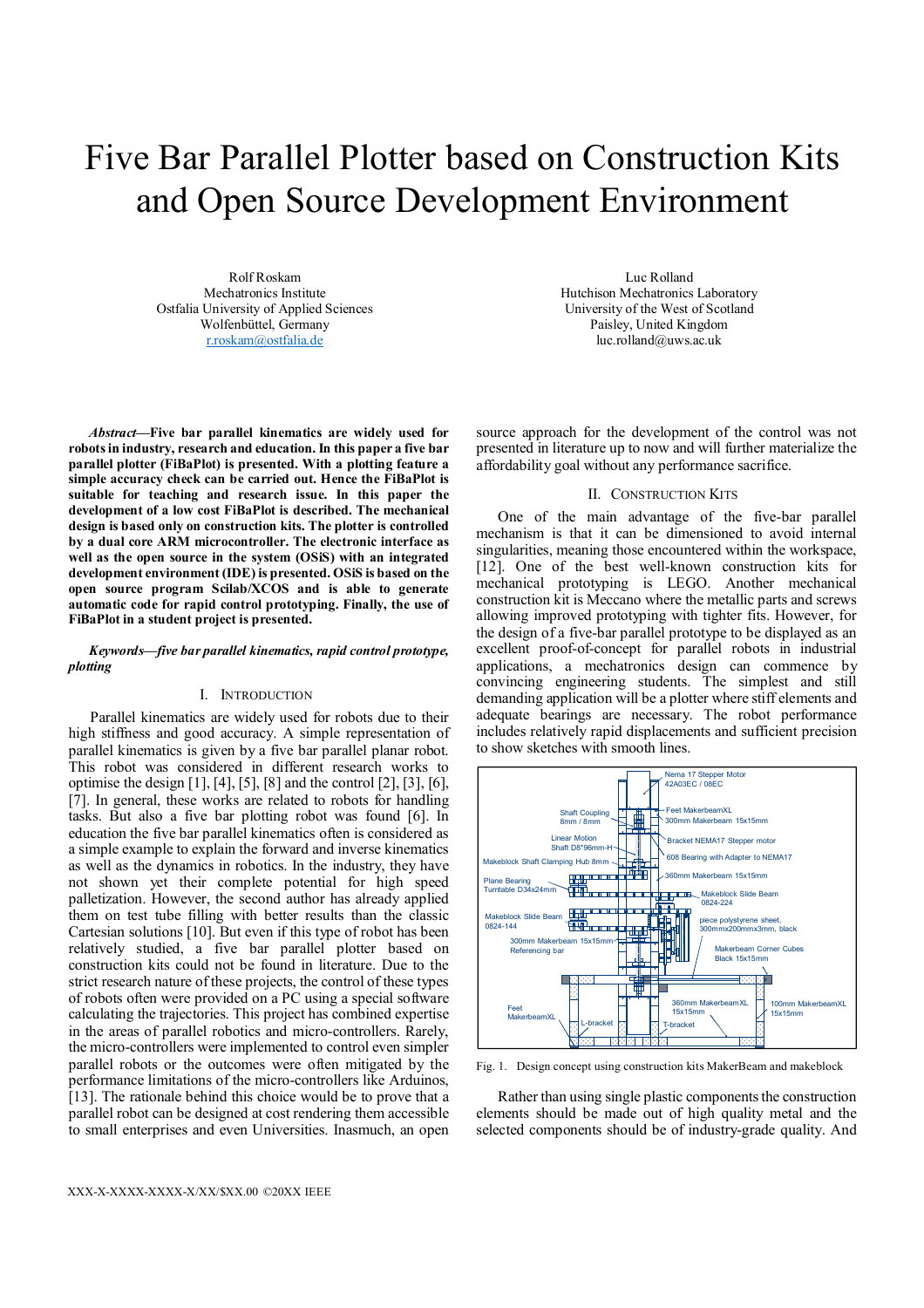for a lightweight, strong and affordable design, aluminium is selected. Especially for robot design, the construction kits called MakerBeam and makeblocks are preferred as it is possible to design the entire robot without mechanical manufacturing of additional components. The robot frame and the mounting of the drives are built using Makerbeam elements while the moving parts of the robot (arms, planar bearings and plotting device) are built by makeblocks elements (Fig. 1 and Fig. 2).

Hence, the robot could easily be built up by any education institution. The total costs of the plotter including electronics and control is less than 1.000 Euros.



Fig. 2. Dual Arm Parallel Scara Plotter

#### III. DIRECT AND INVERSE KINEMATICS

For the robot design analysis, its kinematics have to be calculated. The direct kinematics describe the relation between the angular position of the drives  $\varphi_1$ ,  $\varphi_2$  and the corresponding plotting point C, represented by a vector  $\overline{C}$  in a fixed reference system O (Fig. 3). This means that the vector  $\overline{C}$  is a function of the drive angle  $\varphi_1, \varphi_2$  (1)

$$
\overline{C} = f_d(\varphi_1, \varphi_2) \tag{1}
$$

The mathematical derivation of (1) is possible by different approaches [1], [4], [5], [6], [8]. Here we are using a simple vector based approach were vector  $\overline{C}$  is given by the vectors to the points A, D and C $(2)$ 

$$
\overline{C} = \begin{bmatrix} C_x \\ C_y \end{bmatrix} = \overline{A} + \overline{AD} + \overline{DC} \tag{2}
$$

We assume a symmetric design with the distance  $a$  and  $b$  for the bars and  $d$  for the distance of the driving points  $O_1$  and  $O_2$ (referring Fig. 3). Under these limits the single vectors can be calculated to:

$$
\overline{A} = \begin{bmatrix} -\frac{d}{2} + a \sin \varphi_1 \\ 0 + a \cos \varphi_1 \end{bmatrix}
$$
 (3)

$$
\overline{AD} = \begin{bmatrix} AD_x \\ AD_y \end{bmatrix} = \frac{1}{2} \begin{bmatrix} d + a(\sin \varphi_2 - \sin \varphi_1) \\ a(\cos \varphi_2 - \cos \varphi_1) \end{bmatrix}
$$
(4)

$$
\overline{DC} = \frac{d_{DC}}{d_{AD}} \begin{bmatrix} -AD_y \\ +AD_x \end{bmatrix}
$$
 (5)

$$
d_{AD} = \sqrt{AD_x^2 + AD_y^2} \tag{6}
$$

$$
d_{DC} = \sqrt{b^2 - d_{AD}^2} \tag{7}
$$

where  $d_{AD}$  represents the length of vector  $\overline{AD}$  and  $d_{DC}$ represents the length of vector  $\overline{DC}$ .



Fig. 3. Calculation of direct kinematics

By using the direct kinematics, the workspace of the plotter can be analysed. The basic specification for the design was a plotting workspace of 200x300mm (DIN A4). With the limitations given by the elements of the construction kit and the stepping motor an optimal design was found. Therefore, we use full factorial design to optimise the plotting area. Fig. 4 shows the plotting area as well as all possible plotting points for a typical stepper drive with 1.8° stepping angle.



Fig. 4. Plotting limits with stepping resolution of  $1.8^\circ$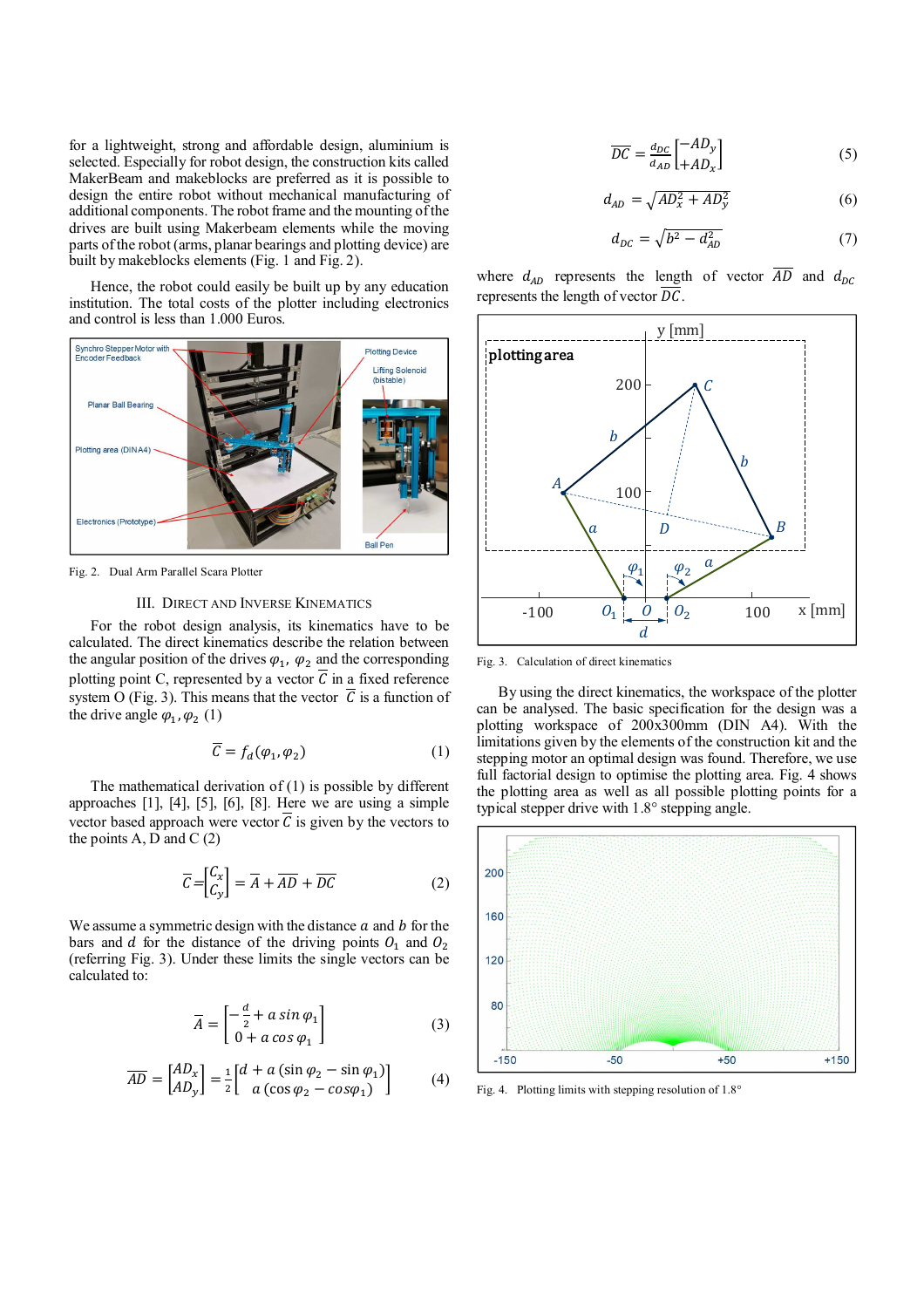The robot resolution is appearing in the discretized plot. The outcome shows that it is depending on the actual plot position. The highest resolution can be found in the middle at the bottom meaning the area the closest to the arm fixed joints while the lowest resolution is given in the upper left and right corner of the plotting area meaning at the extended arm positions. In areas with lower resolution, initial experiments with the 1.8° step angle of the joint motor, show that the outcome will not be sufficient for a good plotting result. Thus, a motor driver with micro stepping has to be used.

To control the robot, a trajectory in the x-y frame will be the set value to follow. These set values have to be transferred to the set vales for the drive angle  $\varphi_1$ ,  $\varphi_2$ . This relation is given by the inverse kinematics (8).

$$
(\varphi_1, \varphi_2) = f_i(C_x, C_y) \tag{8}
$$

The drive angle is calculated by  $(9)$  and  $(10)$  from the legs to the corresponding vector  $O_1A$  and  $O_2B$  (see Fig. 5).

$$
\varphi_1 = \alpha \tan 2 \frac{\partial_1 A_x}{\partial_1 A_y} \tag{9}
$$

$$
\varphi_2 = \alpha \tan 2 \frac{\partial_2 B_x}{\partial_2 B_y} \tag{10}
$$

These vectors are given by the sum of the vector  $O_1D_1$ ,  $D_1A(11)$ and  $O_2D_2$ ,  $D_2B$  (12) where  $D_1$  and  $D_2$  are the height base point of the triangle  $O_1AC$  and  $O_2BC$  (11), (12).

$$
\overline{O_1A} = \overline{O_1D_1} + \overline{D_1A} \tag{11}
$$

$$
\overline{O_2B} = \overline{O_2D_2} + \overline{D_2B} \tag{12}
$$



Fig. 5. Calculation of inverse kinematics

The vectors to the height base point are calculated by the relation of the length  $d_{O_1D_1}$  in relation to  $d_{O_1C}$  of the vectors  $\underline{O_1D_1}$  and  $\underline{O_1C}$  as well as the length  $d_{O_2D_2}$  to  $d_{O_2C}$  of the vectors  $O_2D_2$  and  $O_2C$  (13), (14).

$$
\overline{O_1 D_1} = \frac{d_{O_1 D_1}}{d_{O_1 c}} \begin{bmatrix} C_x + \frac{d}{2} \\ C_y \end{bmatrix}
$$
 (13)

$$
\overline{O_2 D_2} = \frac{d_{O_2 D_2}}{d_{O_2 C}} \begin{bmatrix} C_x - \frac{d}{2} \\ C_y \end{bmatrix}
$$
 (14)

The lengths to the point C can easily be calculated by the vectors elements  $(15)$ ,  $(16)$ . The length to the height base point is given by the set of cathets in a general triangle (17), (18).

$$
d_{O_1C} = \sqrt{\left(C_x + \frac{d}{2}\right)^2 + C_y^2}
$$
 (15)

$$
d_{O_2C} = \sqrt{\left(C_x - \frac{d}{2}\right)^2 + C_y^2}
$$
 (16)

$$
d_{O_1 D_1} = \frac{a^2 - b^2 + d_{O_1 C}^2}{2d_{O_1 C}} \tag{17}
$$

$$
d_{O_2O_2} = \frac{a^2 - b^2 + d_{O_2c}^2}{2d_{O_2c}}
$$
 (18)

Finally, the vectors  $D_1 A$  and  $D_2 B$  are at right angle to the corresponding vector to the point C and the length of these vectors is the relation of the heights  $h_1$  and  $h_2$  of the triangle in relation to the length  $d_{O_1C}$  and  $d_{O_2C}$  of the vector  $O_1C$  and  $0<sub>2</sub>C$  (19), (20). The heights are given by the set of Pythagoras (21), (22).

$$
\overline{D_1 A} = \frac{h_1}{d_{0_1 c}} \begin{bmatrix} -C_y \\ C_x + \frac{d}{2} \end{bmatrix}
$$
 (19)

$$
\overline{D_2B} = \frac{h_2}{d_{O_2C}} \begin{bmatrix} C_y \\ -C_x + \frac{d}{2} \end{bmatrix}
$$
 (20)

$$
h_1 = \sqrt{a^2 - d_{0_1 D_1}^2}
$$
 (21)

$$
h_2 = \sqrt{a^2 - d_{O_2 D}^2}
$$
 (22)

The result of equation (9) and (10) will offer multiple solutions as the position C can be given by different sets of drive angle  $\varphi_1$ ,  $\varphi_2$  (see Fig. 6).

Constraints are necessary to avoid the ambiguity for the inverse kinematics. For the plotting area a simple angle constraint can be found (23):

$$
0 \le \varphi_A \le \pi \text{ and } \pi \ge \varphi_B \ge 2\pi \tag{23}
$$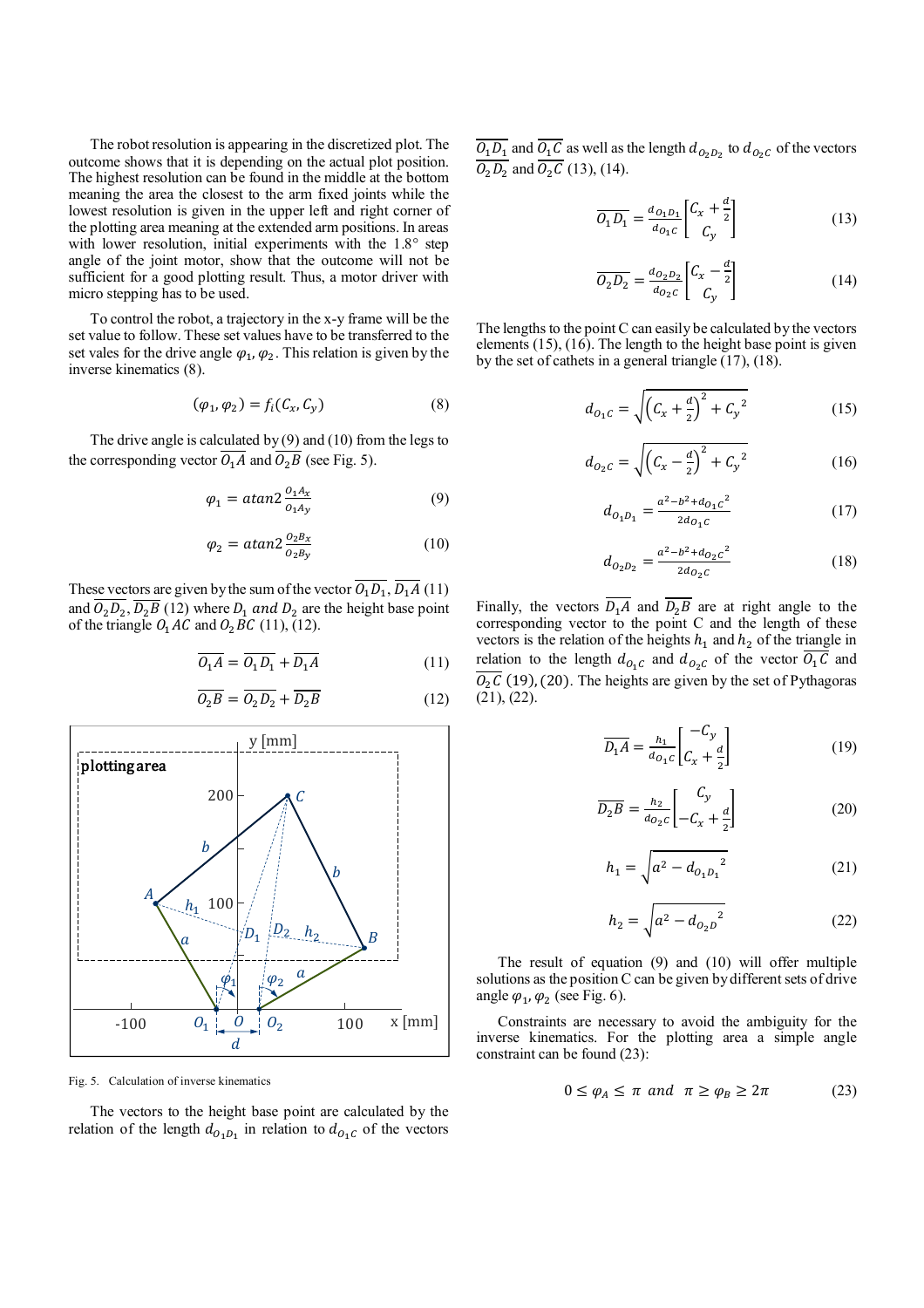To avoid additional trigonometric calculation, the angle constraint is replaced by a vector constraint. If the angle constraint is valid the vector  $O_1C$  and  $O_2C$  can be calculated according to (24) and (25).



Fig. 6. Calculation of inverse kinematics

$$
n_1 \begin{bmatrix} 0_1 A_x \\ 0_1 A_y \end{bmatrix} + n_2 \begin{bmatrix} 0 & 1 \\ -1 & 0 \end{bmatrix} \begin{bmatrix} 0_1 A_x \\ 0_1 A_y \end{bmatrix} = \begin{bmatrix} 0_1 C_x \\ 0_1 C_y \end{bmatrix}
$$
 (24)

$$
m_1 \begin{bmatrix} O_2 B_x \\ O_2 B_y \end{bmatrix} + m_2 \begin{bmatrix} 0 & -1 \\ 1 & 0 \end{bmatrix} \begin{bmatrix} O_2 B_x \\ O_2 B_y \end{bmatrix} = \begin{bmatrix} O_2 C_x \\ O_2 C_y \end{bmatrix}
$$
 (25)

with gain  $n_2 \ge 0$  and  $m_2 \ge 0$ . After processing the x and y equations and replacing gain  $n_1$  and  $m_1$  the constraint will be given by  $(26)$  and  $(27)$ .

$$
O_1 A_y \cdot O_1 C_x \ge O_1 A_x \cdot O_1 C_y \tag{26}
$$

$$
O_2 B_x \cdot O_2 C_y \ge O_2 B_y \cdot O_2 C_x \tag{27}
$$

#### IV. ELECTRONICS FOR CONTROL

For plotting a line in the x-y frame the inverse kinematic has to be calculated to get the set values for the drive angle  $\varphi_1, \varphi_2$ . A controller for these set values will be a multivariable control with linearization using the inverse dynamics [2], [7]. Sufficient computation power is necessary for the real time calculation of the control law.

In literature a PC is proposed to compute the control algorithm [2]. However, the normal computers are not considered proper for real-time operations and relatively unreliable in the industry. The trend is to move forward with implementation of micro-controllers which have recently shown their potential in serial robotics. [ref] However, the simpler micro-controller provides for restricted memory, programming and computational capacity which may hinder the necessary two-level controls.

In this work, we present a low cost dual core microcontroller STM32H745 instead of using a PC (Fig. 7) which offer all the computer advantages including access to all languages such as Python and C. The two core system is well suited for the twolayer control strategy. One core (CM4) is calculating the lower control layer with current actuator joint servo or feedback control of the stepper motors. The other core (CM7) is handling the upper control layer processing the trajectory control which is required for changing from the end-effector task space to the actuated joint space including inverse kinematics and dynamics for trajectory pursuit. The robotics control difficulties lies in its multivariable control nature.



Fig. 7. Control of Plotter based on a dual core microcontroller

For motor drive and current sensing integrated circuits are used (TABLE I. ). The drive angle is measured by incremental encoders with 4000 increments per turn. A CAN bus interface is integrated so that set values can be transferred by external devices. For parameter setup and update of the program, a personal computer is also available using USB connection. The plotter can also be operated in standalone mode using a simple HMI with LEDs and switches.

TABLE I. ELECTRONIC COMPONENTS

| <b>Electronic components</b> |                   |  |  |  |
|------------------------------|-------------------|--|--|--|
| <b>Description</b>           | <b>Type</b>       |  |  |  |
| Microcontroller              | STM32H745         |  |  |  |
| Motor Driver                 | <b>DRV8871</b>    |  |  |  |
| <b>Current Sensing</b>       | ACS732            |  |  |  |
| Encoder Amplifier            | AM26LS            |  |  |  |
| <b>CAN</b> Transceiver       | <b>SN65HVD230</b> |  |  |  |

#### V. INTEGRATED DEVELOPMENT ENVIRONMENT

For the development of complex control algorithm, rapid control prototyping systems are used to reduce development time and possible errors. In general, the Matlab/Simulink simulation standard is provided with a real time hardware extension from e.g. XPC, dSpace or Quanser. But these development environments are very expensive, often making classic robotics out of reach for even small enterprises. To achieve the affordability goal, we implement an open source environment based on Scilab/XCOS. XCOS provide all necessary functions comparable to Simulink which means that the development of an algorithm is block diagram oriented (Fig. 8). Special blocks were developed to cover the hardware: motor driver with current measurement, angle measurement, plot on/off and a ready block to indicate a correct start up with encoder initialisation. Scilab and XCOS offer an automatic code generation but for version 6.0.2 some bug fixes were necessary.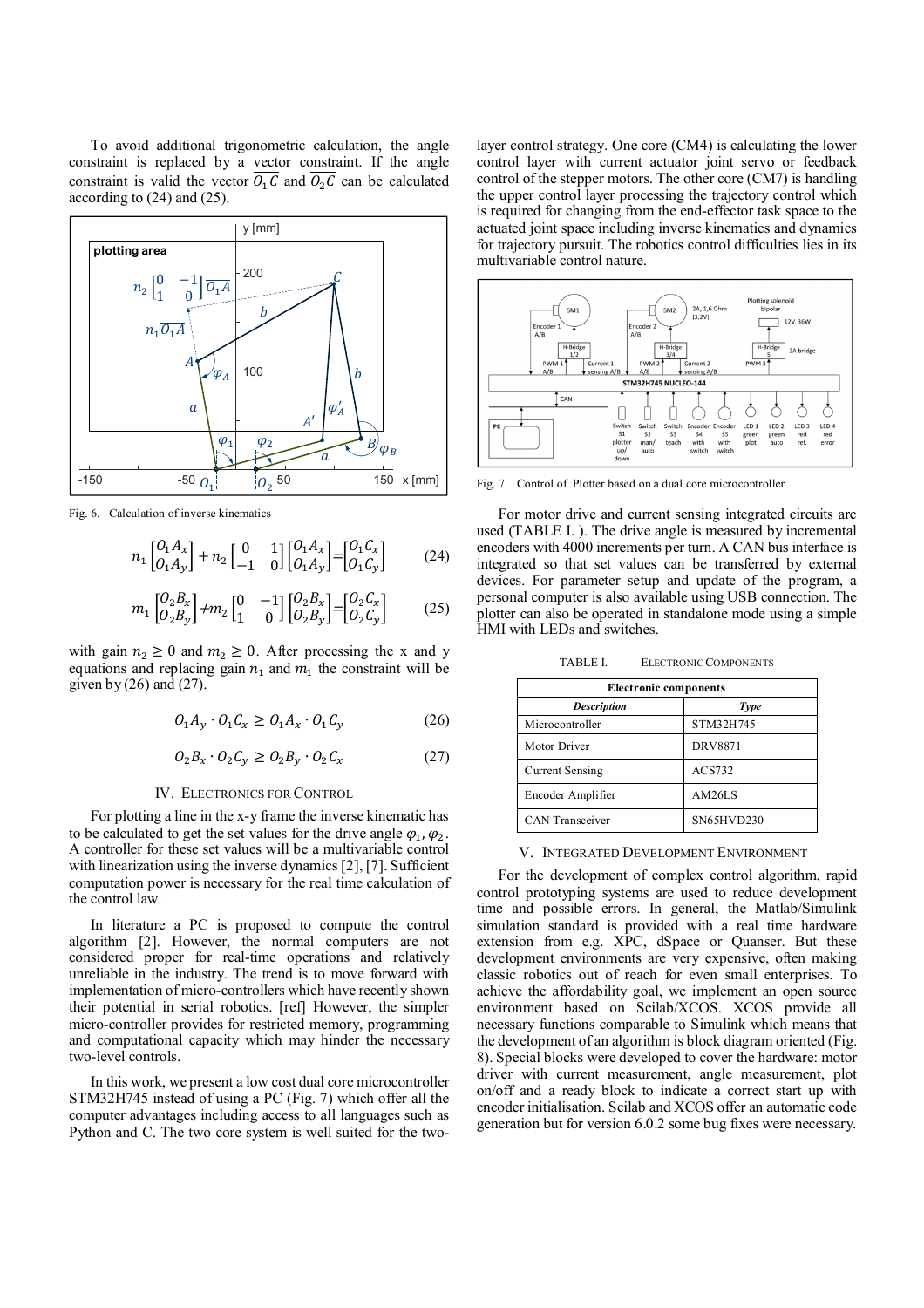In addition to the bug fixes, the hardware blocks were implemented to the automatic code generation.

Special interface blocks are developed for variable input and output. These microcontroller variables can be accessed by OSiS-IDE running on the PC.



Fig. 8. Example of control algorithm in XCOS

After the algorithm configuration, a generation and upload of the program to the microcontroller is carried out by the OSiS-IDE (Fig. 9).



Fig. 9. OSiS-IDE for Program Update, Setup and Measurement

OSiS-IDE uses standard open source GNU C-compiler and linker to generate the program. The upload is done by a special USB-bootloader program that was also developed in this research work. This approach avoids compiler or linker error so no debugging interface to the microcontroller is necessary.

The input and output blocks can be assigned special labels in XCOS. These labels are the link to the input and output window in OSiS-IDE. To indicate input variables in OSiS-IDE a green bar can be seen at the top of the window while the output variable shows a red bar. The transfer of variable is done after pressing the button "send" or "request" while the request can be repeated continuously.

#### VI. PLOTTING RESULTS

Examination of plotting is not as banal as it may seem in the first instance, as signal precision can visualise by line smoothness and continuity.

The robot setup together with the development environment Scilab/XCOS and OSiS-IDE is used by undergraduate students of the Bachelor course Mechanical Engineering with a specialisation in Mechatronics. The objective for the student is to build up the inverse kinematic model in Scilab/XCOS and to draw specific typical geometric shapes (square, triangle, circle). At the beginning the students will simulate the plotting process. After successful simulation the algorithm will be implemented in the robot setup to analyse the plotting results on a real hardware environment. In general, the students will recognise a difference between ideal simulation result and real life situation (Fig. 10). As a first approach the students are using only the inverse kinematics to generate set values for the angle control of the drives.



Fig. 10. Plotting Result with uncertain parameters [9]

These difference are the origin for a deeper analysis of the system done by the students. The analysis includes uncertain parameters of the setup, friction and also the control algorithm of the setup. With the background of a mechanical engineering education the students are able to consider the kinematic but also the dynamic model for the control law to improve the accuracy of the plot.

#### VII. CONCLUSION

In this paper, the design and construction of a five bar parallel manipulator is presented to achieve the plotter tasks. The plotting results should a consistent outcome with smoothness allowing to appreciate good precision.

The kinematics and inverse kinematics are given by a set of vector geometry. This allowed to examine the workspace and its resolution related to the selected stepper motor resolution.

It could be shown that the construction could be based only on industrial grade construction kits. For this design a combination of the construction kits MakerBeam and makeblocks were used.

In general, the control of this kind of robot prototype is done on a powerful PC which does not correspond to an industrial application. Here, we have shown that modern microcontroller with dual core processors, based on ARM technology are able to replace PC based control or traditional dedicated robotic controllers. Hence, a low cost solution for the double layer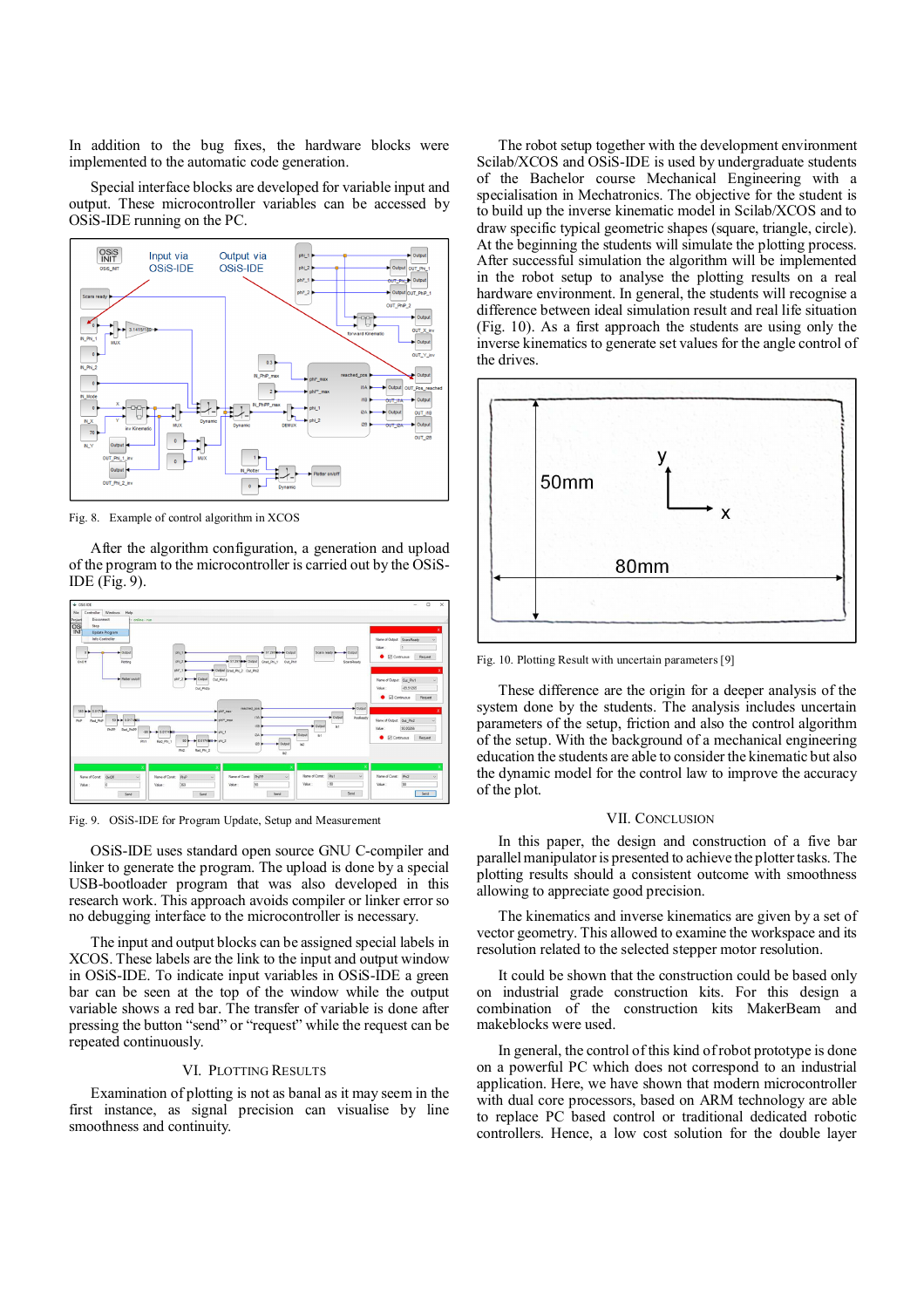trajectory control is possible. And we demonstrate a low costs development environment based on Siclab/XCOS for rapid control prototyping. The robot is basically used in education for student projects but shows potential for extrapolation to industrial processes confirming prior work. A plotting result of a student project is presented. Further work has to be done to implement different multivariable controls in the future.

#### **REFERENCES**

- [1] L. Sun, Q. Ding and X. Liu, "Optimal Kinematic Design of A 2-DOF Planar Parallel Robot", 2004 IEEE Conference on Robotics, Automation and Mechatronics, Singapore, 2004
- [2] F. Wobbe, D. Hung Nguyen and W. Schumacher, "Anti-Windup Design for Trajectory Tracking of a Parallel Robot – an Holistic Approach", 2010 IEEE International Conference on Robotics and Automation, Anchorage, Alaska, USA, 2010
- [3] L. Cheng, Z.-G. Hou, M. Tan, and W. J. Zhang, "Tracking Control of a Closed-Chain Five-Bar Robot With Two Degrees of Freedom by Integration of an Approximation-Based Approach and Mechanical Design", IEEE Transaction on systems, man, and cybernetics, Part B: cybenetics, Vol. 42, No. 5, 2012
- [4] T. D. Le, H.-J. Kang and Q. V. Doan, "A Method for Optimal Kinematic Design of Five-bar Planar Parallel Manipulators", 2013 International Conference on Control, Automation and Information Sciences, Nha Trang, Vietnam.2013
- [5] F. Bourbonnais, P. Bigras and I. A. Bonev, "Minimum-Time Trajectory Planning and Control of a Pick-and-Place Five-Bar Parallel Robot", IEEE/ASME Transaction on Mechatronics, Vol. 20, No. 2, April 2015
- [6] Z. Hou , R. Li, W. Wu, H. Qin, Z. Hou, "Kinematic Analysis and Experimental Verification of a Controllable Five-bar Parallel Kinematic Manipulator", 2015 International Conference on Control, Automation and Information Sciences, Changshu, China, 2015
- [7] F. A. Lara-Molina, D. Dumur and E. H. Koroishi, "Uncertainty Analysis of a 2-DOF Planar Parallel Robot by means of Fuzzy Dynamic Approach", 2016 XIII Latin American Robotics Symposium and IV Brazilian Robotics Symposium, Reicife, Brasil 2016
- [8] R. B. Prasad and M. Arif, "Workspace and Singularity Analysis of Five Bar Planar Parallel Manipulator", 5th IEEE Uttar Pradesh Section International Conference on Electrical, Computer and Electronics, Gorakhpur, India, 2018
- [9] H. Bode et al. "Projektarbeit Plotter Rechteck", project thesis Ostfalia, Wolfenbüttel 2021
- [10] S. Jian, C. Yin, L. Rolland, L. James. Five Bar Planar Manipulator Simulation and Analysis by Bond Graph. ASME International Mechanical Engineering Congress and Expositions, Montreal, Canada, 2014
- [11] L. Campos et al. Development of a Five-Bar Parallel Robot With Large Workspace. ASME 2010 International Design Engineering Technical Conferences and Computers and Information in Engineering Conference August 15–18, 2010, Montreal, Canada.
- [12] Jian, Shengqi (2016) The research of five-bar robot for pressurized autosampling for enhanced oil recovery research. Masters thesis, Memorial University of Newfoundland.
- [13] Fatih Cemal CAN, Hayrettin ŞEN Izmir Katip. Real time controlled two dof five bar robot manipulator. International Symposium of Mechanism and Machine Science, 2017 AzC IFToMM, Baku, Azerbaijan, 11-14 September 2017.